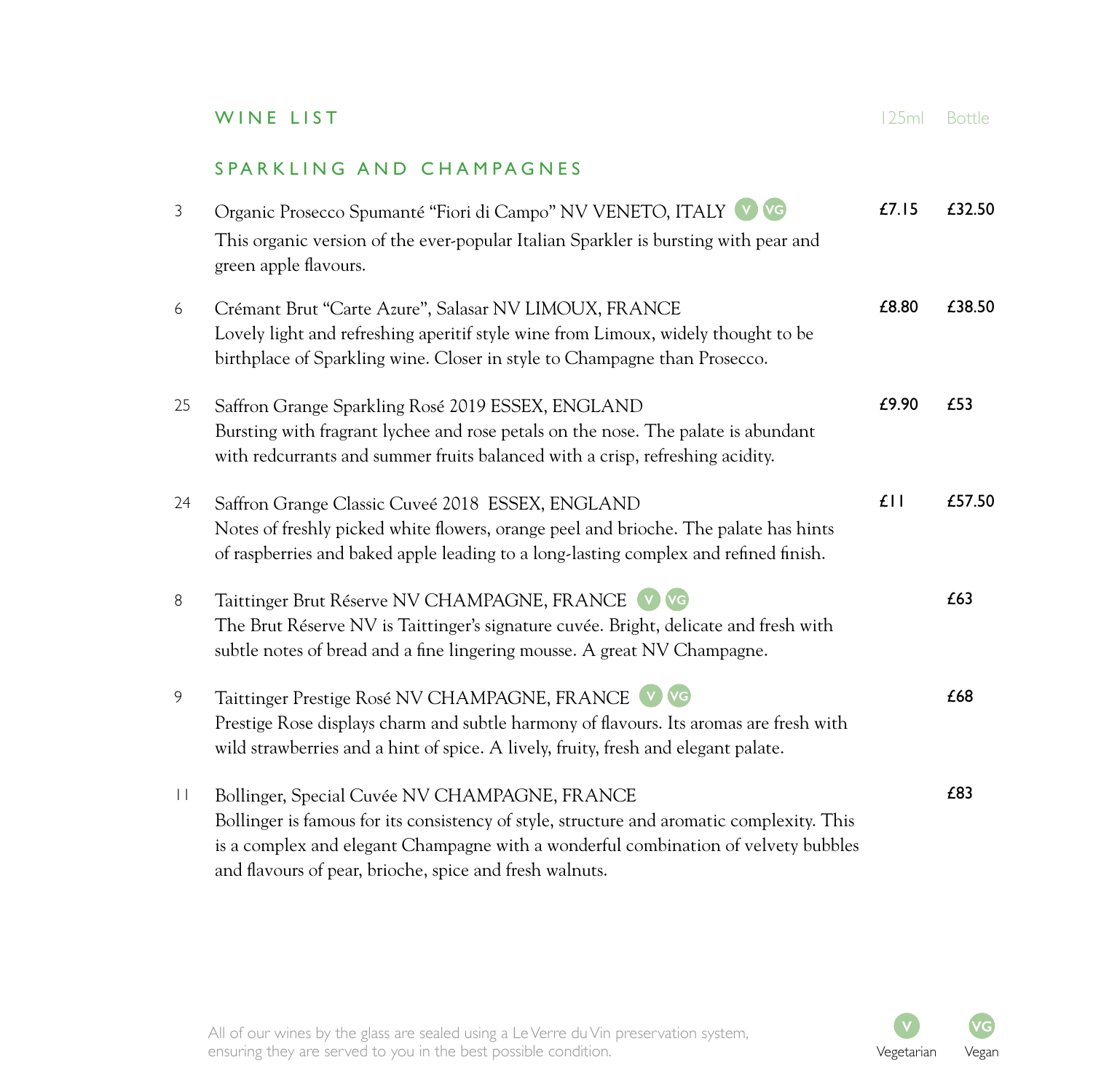|     | WINE LIST                                                                                                                                                                                                                                     | 125ml | 175ml  | 500 <sub>ml</sub><br>Carafe | <b>Bottle</b> |
|-----|-----------------------------------------------------------------------------------------------------------------------------------------------------------------------------------------------------------------------------------------------|-------|--------|-----------------------------|---------------|
|     | LIGHT AND CRISP WHITES                                                                                                                                                                                                                        |       |        |                             |               |
| 115 | Picpoul de Pinet "Le Beau Flamant"<br>COTEAUX DU LANGUEDOC, FRANCE<br>Known as 'the Chablis of the South', Picpoul is crisp and dry but<br>with plenty of stone fruit, melon, and tropical flavours.                                          | £4.85 | £6.55  | £17.85                      | £26           |
| 107 | Pecorino "Pehhcora" IGP Terre di Chieti ABRUZZO, ITALY V VG<br>A refreshing, crisp white wine with sweet ripe fruit of peach and<br>mango with warm spices and minerals.                                                                      | £4.95 | £6.70  | £18.20                      | £26.50        |
| 104 | Organic Verdicchio Classico "Ruviano", Monte Schiavo<br>MARCHE, ITALY V VG<br>A clean, modern and approachable style of Verdicchio from 100%<br>estate-grown grapes - it offers exceptional depth and concentration.                          | £4.95 | £6.70  | £18.20                      | £26.50        |
| 105 | Organic Pinot Grigio VENEZIA, ITALY (v) VG<br>A fresh straw yellow colour with a large and fresh bouquet with<br>notes of apples. On the palate it has punchy, clean citrus fruit flavours.                                                   | £5.50 | £7.50  | £20.50                      | £30           |
| 109 | Albarino "Pirueta" RIAS BAIXAS, SPAIN V VG<br>Young and fresh on the palate with fragrant peach, pear, white<br>flowers and nutmeg. Great with seafood.                                                                                       | £6    | £8.20  | £22.50                      | £33           |
| 129 | Tuffon Hall Bacchus "Amelie" ESSEX, ENGLAND<br>On the nose a mixture of grapefruit, elderflower and even cucumber<br>leading on to an explosion of crisp fresh fruit and balanced acidity on<br>the palate. A gorgeous expression of Bacchus. | £7.50 | £10.30 | £28.50                      | £42           |

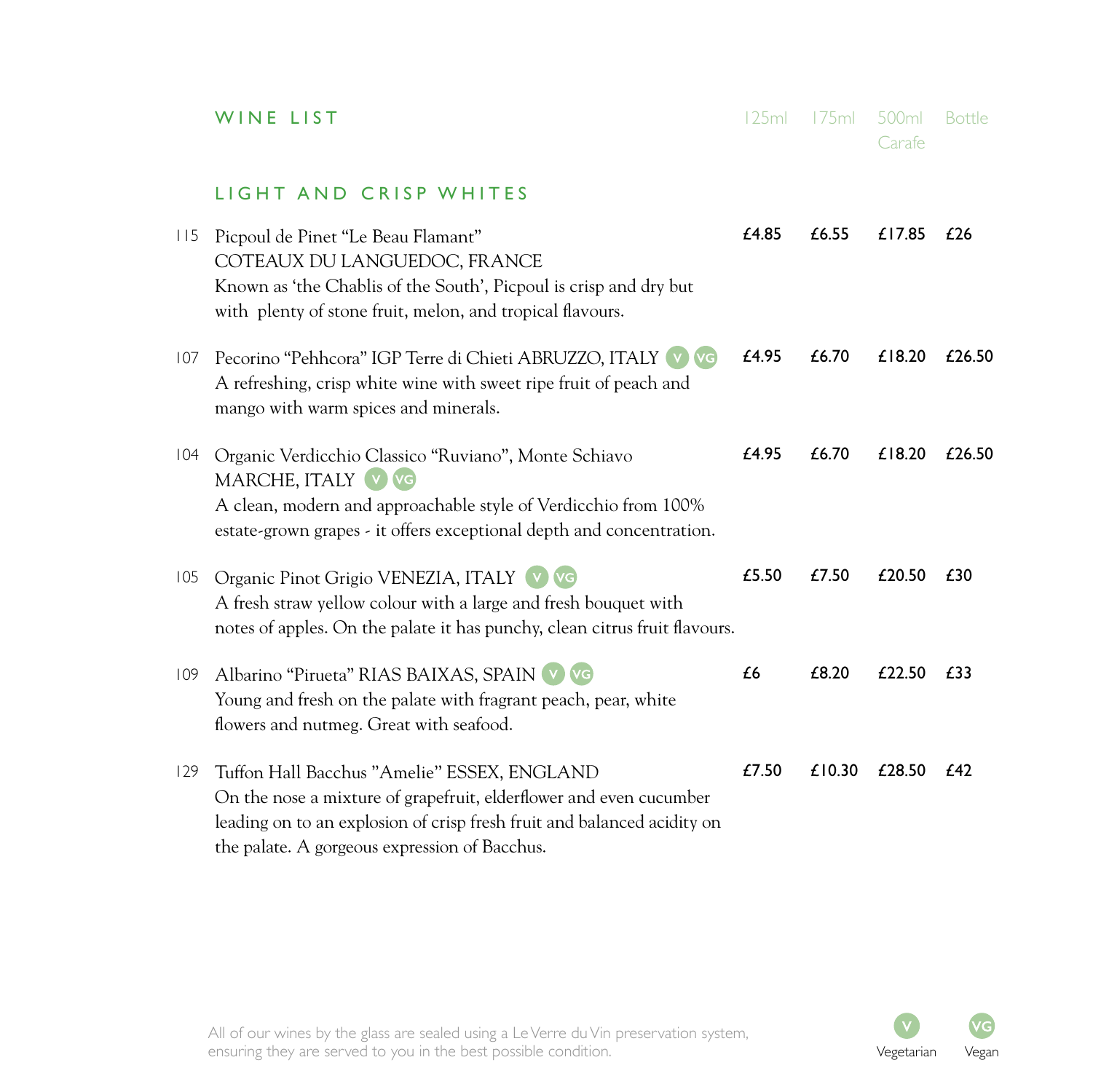|  | WINE LIST |  |  |  |  |  |
|--|-----------|--|--|--|--|--|
|--|-----------|--|--|--|--|--|

**WINE LIST** 125ml 175ml 500ml Bottle Carafe

## ZESTY, HERBACEOUS OR AROMATIC WHITES

| 201 | "Le Serin" Ugni Blanc / Sauvignon Blanc / Colombard<br>CÔTES DE GASCOGNE, FRANCE<br>A delicious blend of Colombard, Sauvignon Blanc and Ugni<br>Blanc. Steely and zesty with grapefruit freshness and subtle hints<br>of spiced pear.                                                 | £4.45 | £6     | £16.20 | £23.50 |
|-----|---------------------------------------------------------------------------------------------------------------------------------------------------------------------------------------------------------------------------------------------------------------------------------------|-------|--------|--------|--------|
| 322 | Viognier "Caoba" MENDOZA, ARGENTINA<br>Floral and aromatic, fresh and unctuous. Delicate aromas of white<br>flowers with stone fruits on the palate.                                                                                                                                  | £5.35 | £7.25  | £19.85 | £29    |
| 208 | Riesling Feinherb, "Essence", Prüm MOSEL, GERMANY<br>The Prum name has been synonymous with quality wine production<br>for generations. Punchy concentrated apple aromas meet with lemon<br>and grapefruit. A superb medium dry Riesling.                                             | £6    | £8.20  | £22.50 | £33    |
| 110 | Gavi, La Battistina PIEDMONTE, ITALY V VG<br>A gently aromatic, dry white with green apple, lime and herbaceous<br>characters typical of the local Cortese grape. Fruity and fresh with<br>superb texture.                                                                            | £6.25 | £8.55  | £23.50 | £34.50 |
| 211 | Sauvignon Blanc, Allan Scott Estate MARLBOROUGH,<br>NEW ZEALAND V VG<br>Allan Scott is a true pioneer of the Marlborough region. This wine is<br>punchy and vibrant with excellent varietal purity, finishing long and<br>refreshing with flavours of apple, nectarine and lime peel. | £6.70 | £9.15  | £25.20 | £37    |
| 113 | Sancerre "Terres Blanches", Domaine Roblin LOIRE, FRANCE<br>(VG)<br>Classically loire valley in style. Crisp, concentrated and textured<br>green fruits with expressive aromas of white currants and nettles.                                                                         | £8.25 | £11.35 | £31.50 | £46.50 |

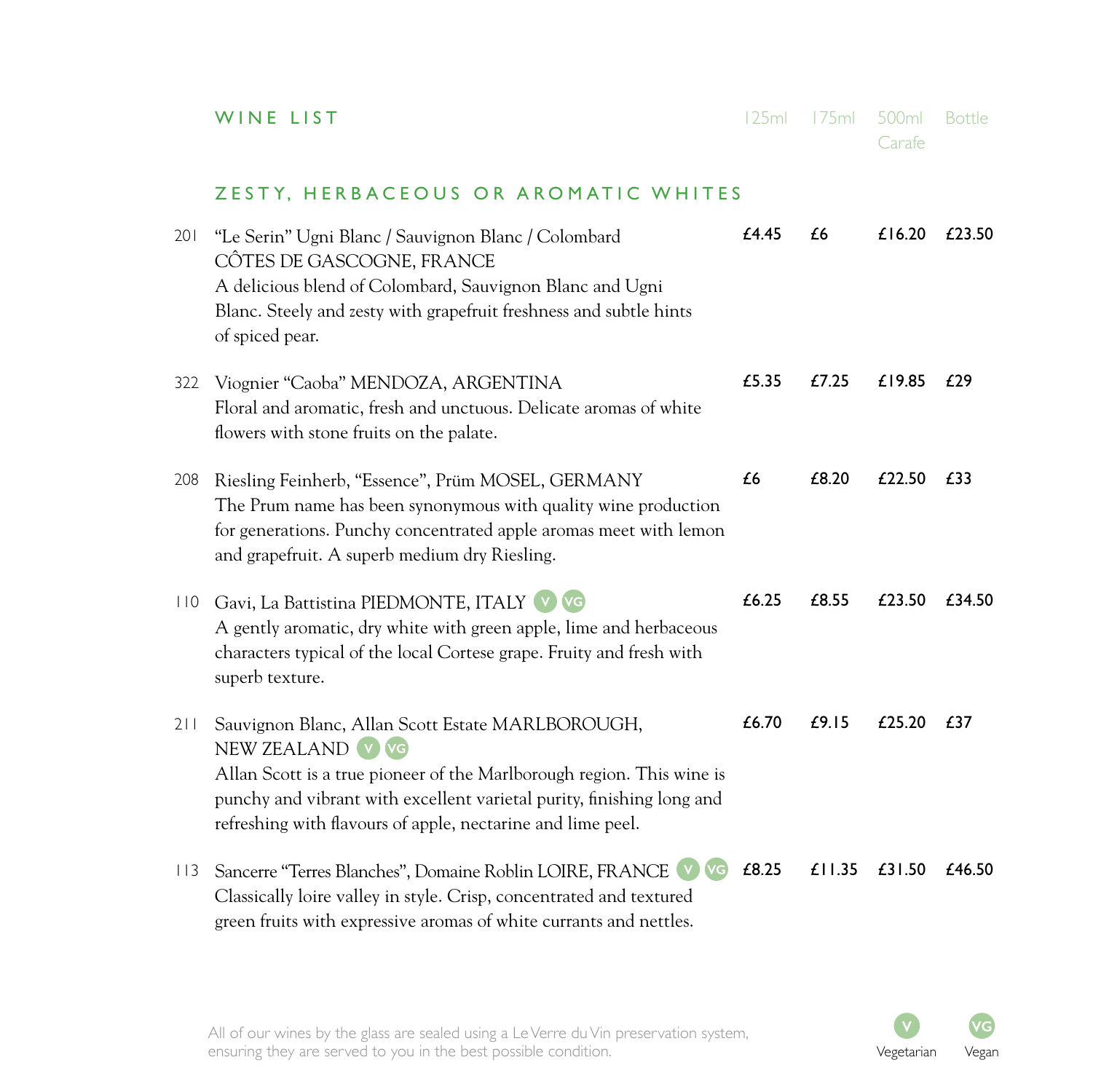|     | WINE LIST                                                                                                                                                                                                                                                 | 125ml | 175ml | 500ml<br>Carafe | <b>Bottle</b> |
|-----|-----------------------------------------------------------------------------------------------------------------------------------------------------------------------------------------------------------------------------------------------------------|-------|-------|-----------------|---------------|
|     | <b>JUICY, FRUIT DRIVEN WHITES</b>                                                                                                                                                                                                                         |       |       |                 |               |
| 220 | "Don Placero" Rioja Blanco RIOJA, SPAIN<br>An unoaked, fruity and aromatic wine packed with citrus, fresh<br>peach and juicy apple flavours.                                                                                                              | £4.85 | £6.55 | £17.85          | £26           |
| 801 | Vinho Verde, Casa de Vila Nova VINHO VERDE,<br>PORTUGAL V VG<br>Great tasting, modern Vinho Verde from the super reliable Vila Nova<br>estate. Very easy drinking and not too dry, with just a hint of natural<br>'spritz' - a perfect aperitif.          | £5.50 | £7.50 | £20.50          | £30           |
| 217 | Chenin Blanc "Classic Collection", Cleefs COASTAL REGION,<br><b>SOUTH AFRICA</b><br>Lychee, citrus and guava aromas with ripe pineapple and peach<br>flavours that follow through on the palate. Fresh and fruity with a<br>long, clean and crisp finish. | £5.75 | £7.85 | £21.50          | £31.50        |
| 222 | Verdejo, Diez Siglos RUEDA, SPAIN (v) VG<br>Intense aromas of stone fruit, tangerine oil and citrus. A rounded<br>and complex palate, with peach and apricot fruit and notes of grass<br>and fennel. Textural, though bright and pure with a long finish. | £6    | £8.20 | £22.50          | £33           |
| 909 | Pinot Gris Classic, Famille Hugel 2015 ALSACE, FRANCE V VG<br>Famille Hugel are true pioneers of the Alsace region. This beautifully<br>fresh and vibrant Pinot Gris is testament to their experience and<br>dedication to quality.                       |       |       |                 | £61           |

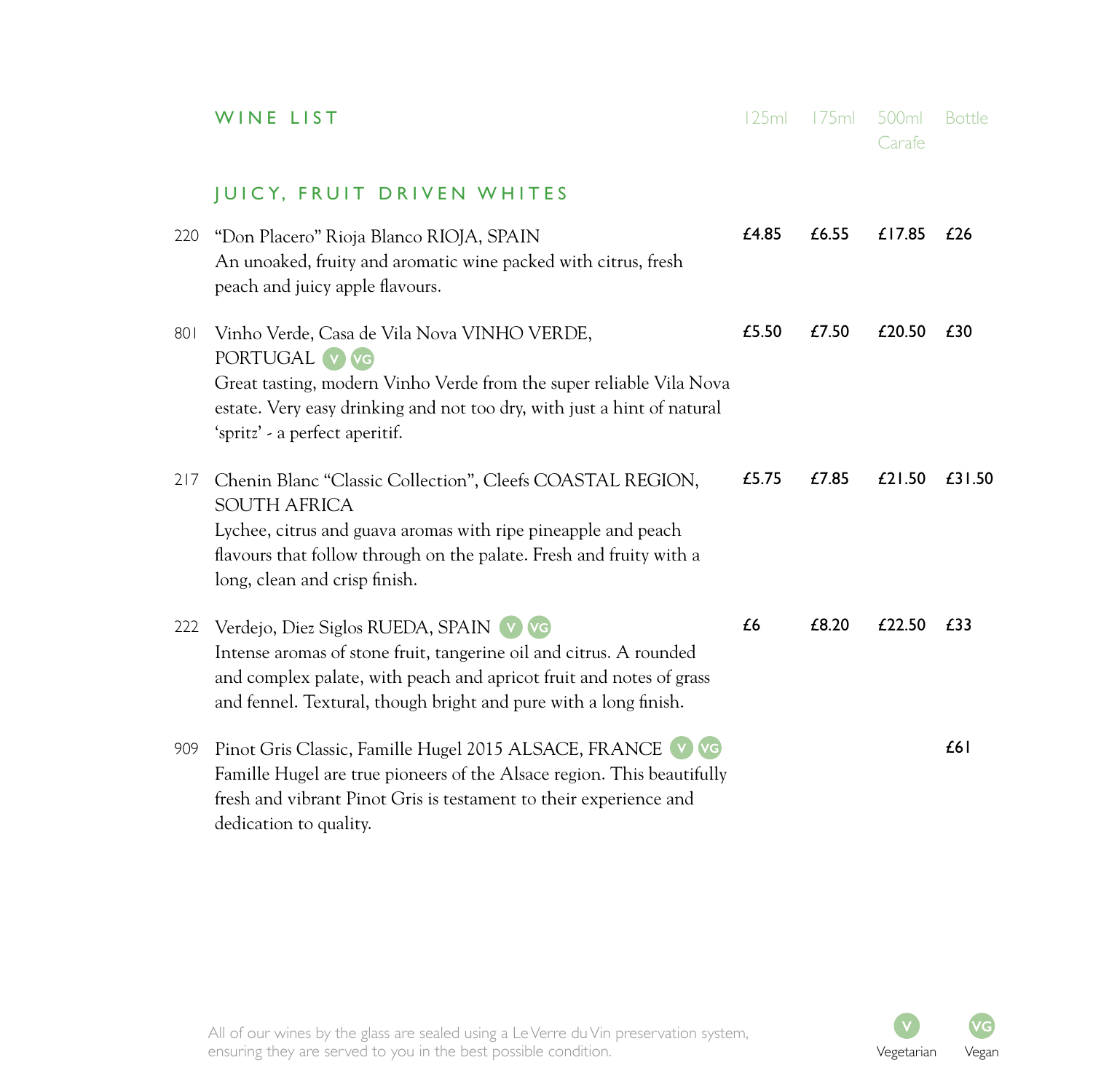|     | WINE LIST                                                                                                                                                                                                                                                                | 125ml | 175ml           | 500ml<br>Carafe | <b>Bottle</b> |
|-----|--------------------------------------------------------------------------------------------------------------------------------------------------------------------------------------------------------------------------------------------------------------------------|-------|-----------------|-----------------|---------------|
|     | FULLER, RICHER WHITES                                                                                                                                                                                                                                                    |       |                 |                 |               |
| 225 | Chardonnay "d'A" SOUTHERN FRANCE V<br>Light pale gold in colour, with intense aromas of tropical and dry<br>fruits. Pleasant hints of vanilla on the finish.                                                                                                             | £4.95 | £6.70           | £18.20          | £26.50        |
| 307 | Chardonnay "Vielles Vignes", Château Martinolles<br>LIMOUX, FRANCE V VG<br>Complex tropical fruit notes, integrated with light vanilla, nut and<br>lime blossom on the nose. The pallet is full with ripe pineapple<br>prominent, interwoven with peach and toasted oak. | £6.45 | £8.80           | £24.20          | £35.50        |
| 312 | Chablis, Domaine de la Motte BURGUNDY, FRANCE<br>A classic Chablis from vines grown on the famous Kimmeridgian<br>clay with nervy, mineral fruit. A modest use of oak adds richness and<br>balance.                                                                      | £7.60 | £10.40          | £28.85          | £42.50        |
| 310 | Malagouzia "Kalgoeri" Domaine Papagiannakos<br>ATTIKA, GREECE V VG<br>Lifted peach, apricot and white blossom aromas. Broad with stone<br>fruit characters and ripe, balancing lemon acidity. Fresh and textural<br>with good length.                                    | £8.10 | $£$   $.$   $0$ | £30.85          | $f$ 45.50     |
| 912 | Silex Blanc, Flint Vineyard NORFOLK, ENGLAND V VG<br>This is a complex wine, with breezy floral notes overlaying fresh spice<br>and toasted almond. It is zippy on the palate, clean and linear with<br>good structure.                                                  |       |                 |                 | £51           |

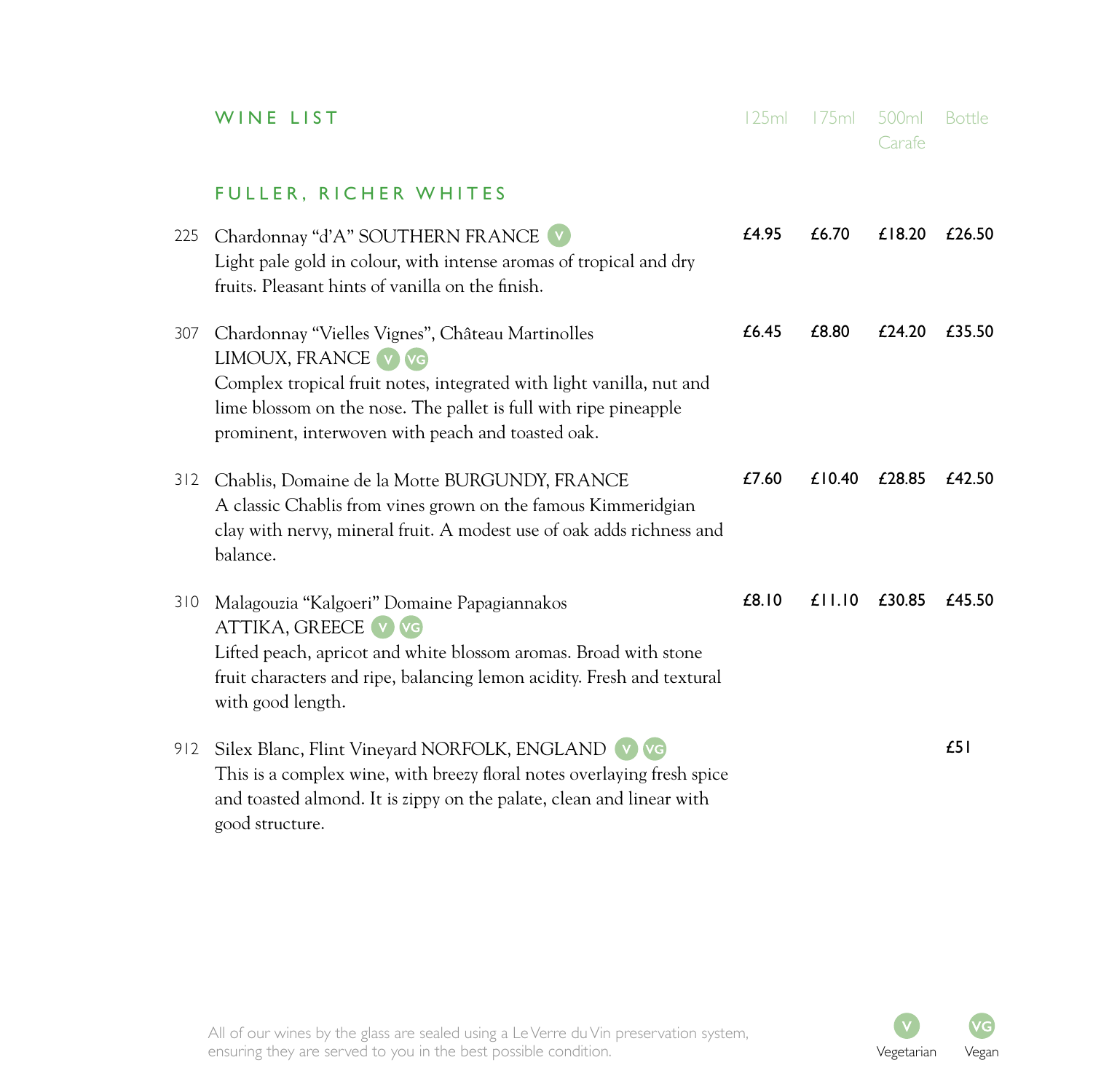|     | WINE LIST                                                                                                                                                                                                                                                                                                                           | 125ml | 175ml | 500ml<br>Carafe | <b>Bottle</b> |
|-----|-------------------------------------------------------------------------------------------------------------------------------------------------------------------------------------------------------------------------------------------------------------------------------------------------------------------------------------|-------|-------|-----------------|---------------|
|     | FULLER, RICHER WHITES                                                                                                                                                                                                                                                                                                               |       |       |                 |               |
| 904 | St-Aubin 1er Cru "Sentier du Clos", Domaine Henri Prudhon 2018<br><b>BURGUNDY, FRANCE</b><br>This sensational St Aubin is beautifully balanced, delivering a poised<br>and rounded palate with crunchy fruit and lively core acidity. It is<br>clean with the pure fruit character of lemon and stone fruit and a hint<br>of spice. |       |       |                 | £55           |
| 901 | Chardonnay "Acero", Marimar Estate 2018 CALIFORNIA, USA<br>Especially selected for fruit intensity and aromatics, the grapes are<br>fermented in stainless steel (Acero) to capture the purity of the<br>flavors. Delighfully creamy and long.                                                                                      |       |       |                 | £63           |
| 910 | Chablis, 1er Cru "Vaillons", Domaine William Fèvre 2018<br><b>BURGUNDY, FRANCE (v)</b><br>The pedigree of Vaillons shines through in the classic mineral<br>character of this wine. Domaine William Fèvre are one of the best<br>producers in the region of Chablis and this wine is a true classic.                                |       |       |                 | £88           |

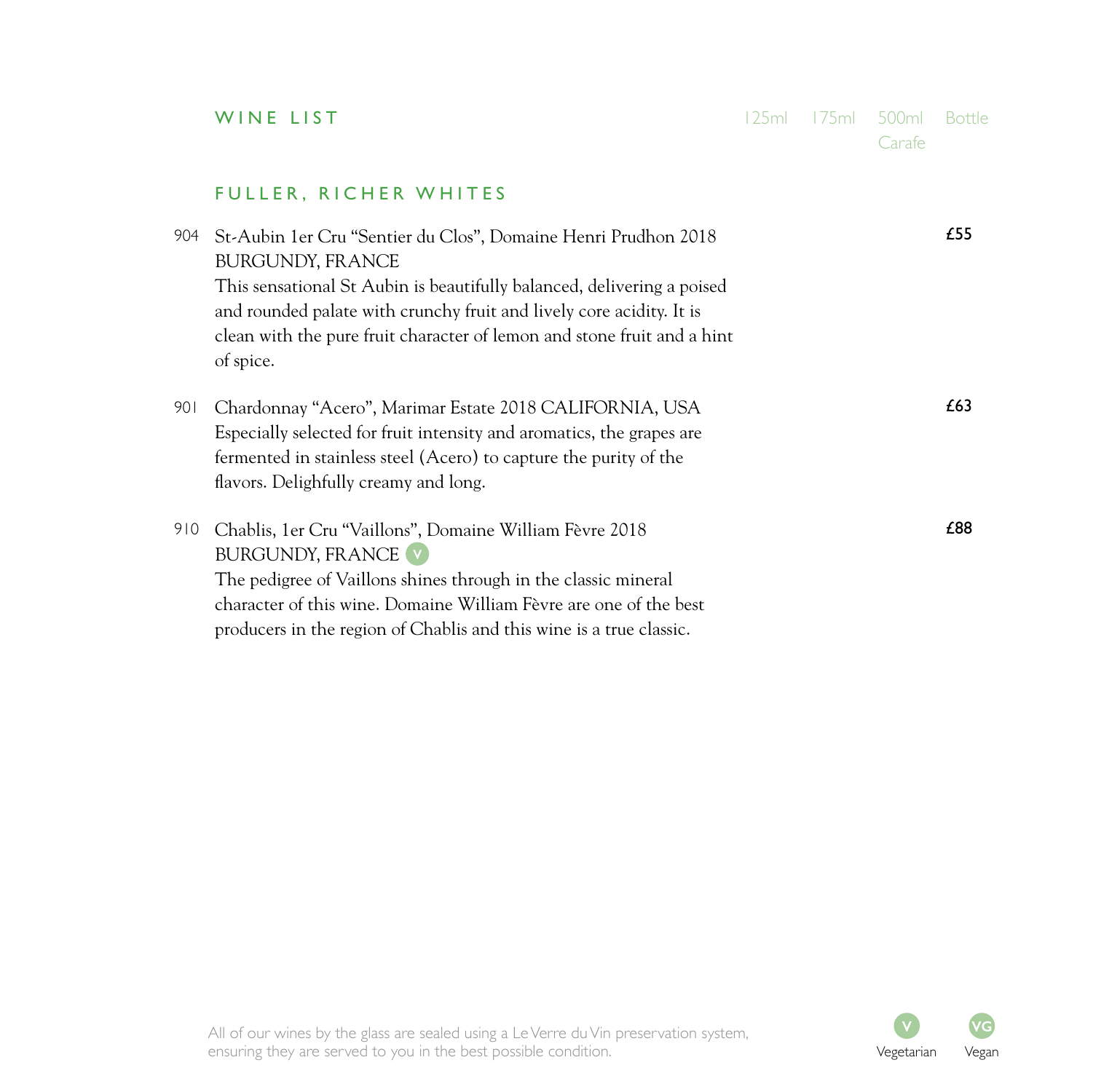|      | WINE LIST                                                                                                                                                                                                                    | 125ml | 175mL | 500m<br>Carafe | <b>Bottle</b> |
|------|------------------------------------------------------------------------------------------------------------------------------------------------------------------------------------------------------------------------------|-------|-------|----------------|---------------|
|      | ROSÉ WINES                                                                                                                                                                                                                   |       |       |                |               |
| 40 I | Pinot Grigio Rosé "La Riva" SICILY, ITALY<br>Very light and refreshing with a delicate pear-drop fruit. Bright and<br>fresh, terrifically easy to drink.                                                                     | £4.50 | £6.10 | £16.50         | f 24          |
| 406  | Antica Murrina "Premo" Vino Rosato ITALY V VG<br>An elegant pink with tones of peach and mango, this wine expresses<br>scents of fresh strawberries, along with a mineral character and mouth<br>quenching acidity.          | £4.95 | £6.70 | £18.20         | £26.50        |
| 404  | Rosé "Mimi", Vins-Breban CÔTES DE PROVENCE, FRANCE<br>This mouthwatering rosé is the flagship wine from Provence<br>specialists - Vins Breban. Light pink and dry with crushed strawberry,<br>lemon and watermelon flavours. | £6.35 | £8.65 | £23.85         | £35           |

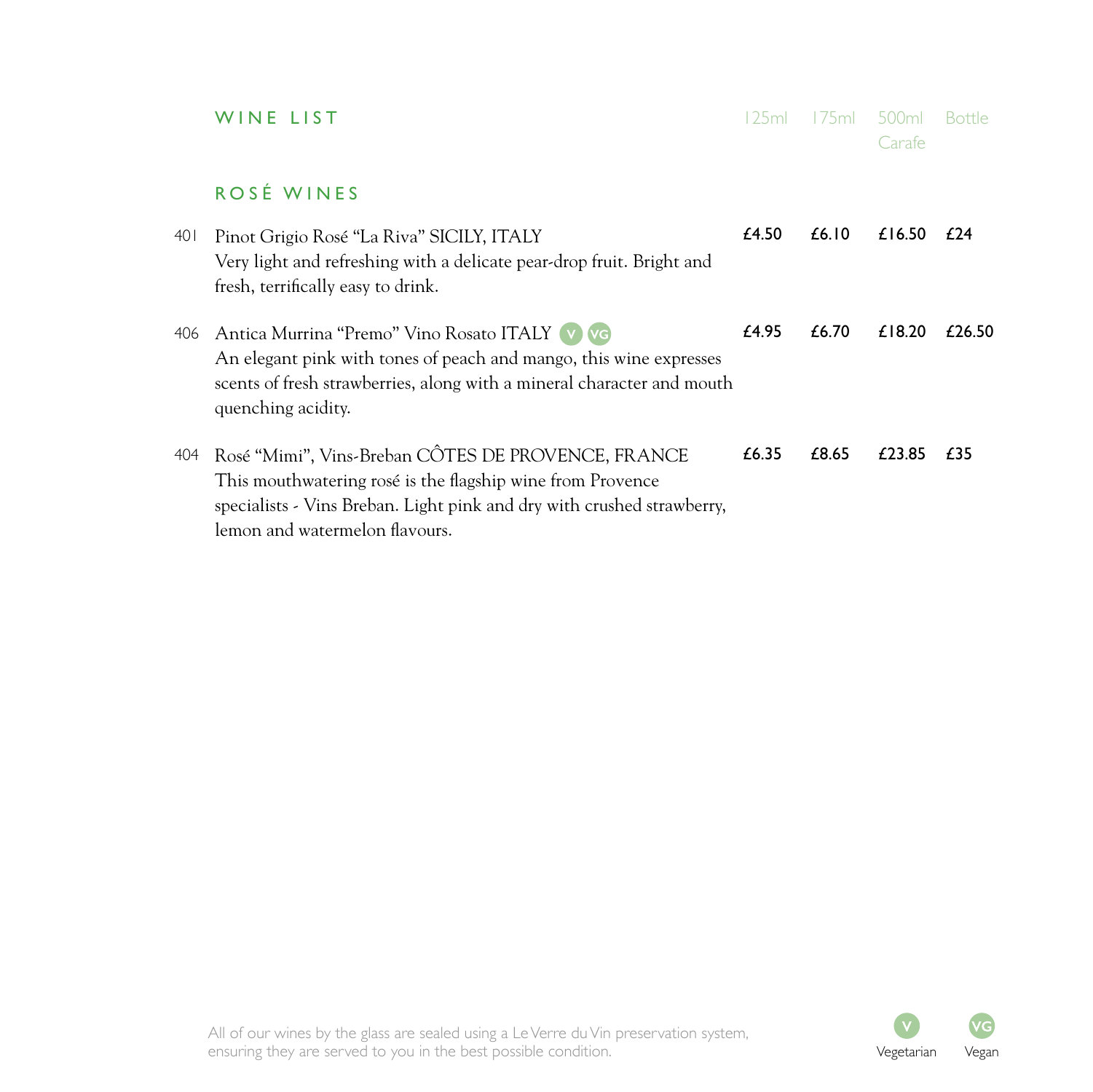|     | WINE LIST                                                                                                                                                                                                                                                                                                                                                                    | 125ml | 175ml | 500ml<br>Carafe | <b>Bottle</b> |
|-----|------------------------------------------------------------------------------------------------------------------------------------------------------------------------------------------------------------------------------------------------------------------------------------------------------------------------------------------------------------------------------|-------|-------|-----------------|---------------|
|     | LIGHT, FRESH REDS                                                                                                                                                                                                                                                                                                                                                            |       |       |                 |               |
| 510 | Grenache/Pinot Noir "Les Vignerons" SOUTHERN FRANCE<br>Light to mid bodied, very quaffable with lovely ripe cherry fruit<br>and a touch of spice.                                                                                                                                                                                                                            | £4.45 | £6    | £16.20          | £23.50        |
| 624 | Pinot Noir "El Viajo de Valle" VALLE CENTRAL, CHILE V VG<br>A deliciously long, bright and textural Pinot. Summer fruits of red<br>currant, raspberry and wild strawberries on the nose follow through to<br>a juicy palate.                                                                                                                                                 | £5.50 | £7.50 | £20.50          | £30           |
| 512 | Fleurie "Les Dévots", Domaine Loron BEAUJOLAIS, FRANCE<br>This fruit driven and expressive style of Fleurie has heaps of red berry<br>fruits, silky tannins and all round drinkability.                                                                                                                                                                                      | £6.60 | £9    | £24.85          | £36.50        |
| 513 | Hautes-Côtes de Beaune Vielle Vignes, Sebastien Magnien 2018<br><b>BURGUNDY, FRANCE V VG</b><br>Bright ruby colour, The nose has a combination of floral and red berry<br>notes with an engaging earthy-spicy character. It has a wonderful<br>concentration and depth of blackberry fruit on the palate, refined<br>tannins, through to a long finish. Burgundian elegance. |       |       |                 | £49.50        |
| 509 | Chorey-Les-Beaune, Domaine Jaffelin 2017 BURGUNDY, FRANCE<br>This is a generous and supple Burgundy, full of red-berry fruit with a<br>hint of liquorice on the smooth palate.                                                                                                                                                                                               |       |       |                 | £58.50        |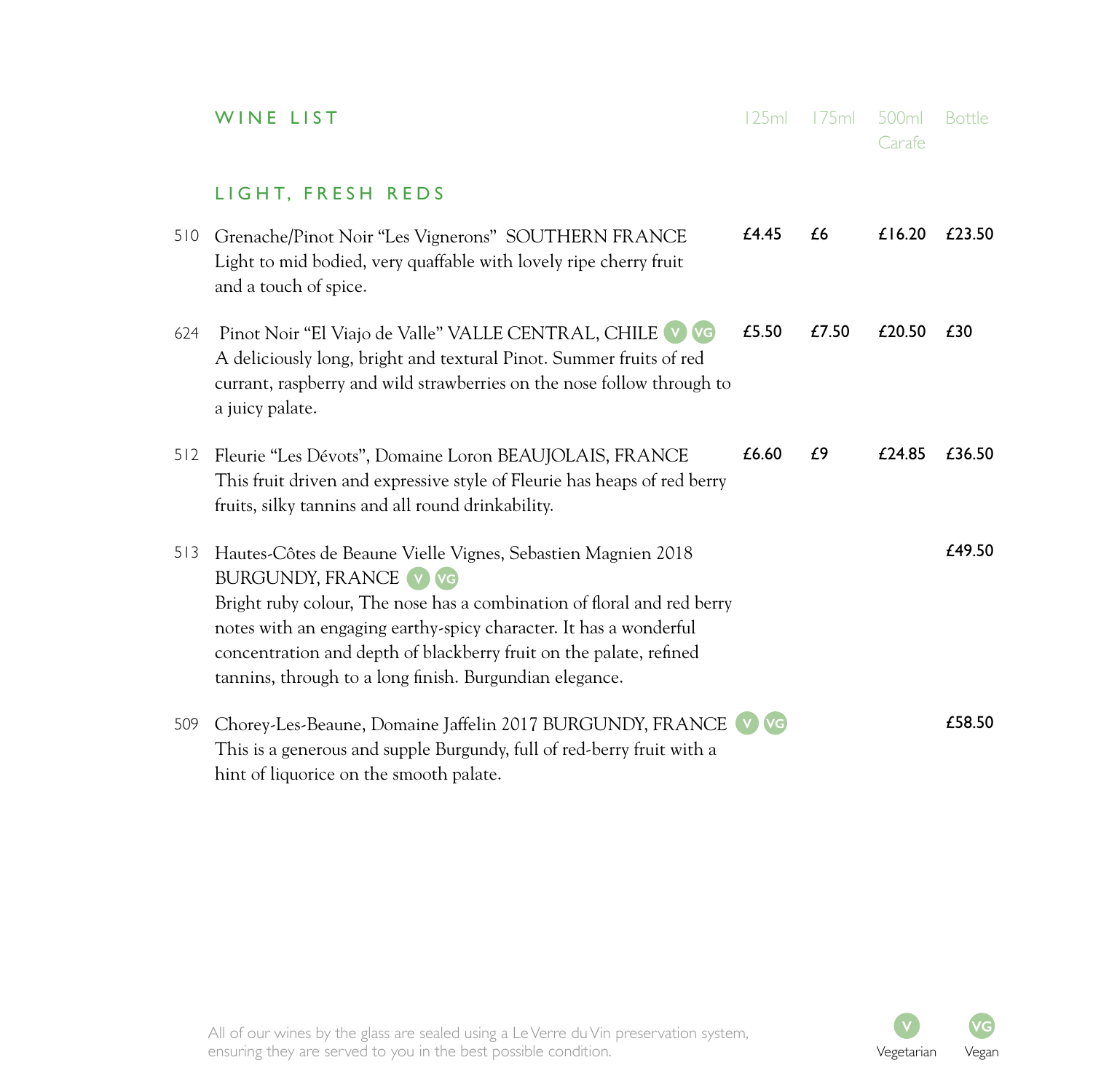|     | WINE LIST                                                                                                                                                                                                                                                                            | 125ml | 175ml           | 500ml<br>Carafe | <b>Bottle</b> |
|-----|--------------------------------------------------------------------------------------------------------------------------------------------------------------------------------------------------------------------------------------------------------------------------------------|-------|-----------------|-----------------|---------------|
|     | FRUIT DRIVEN REDS                                                                                                                                                                                                                                                                    |       |                 |                 |               |
| 636 | Merlot "Villa Rosa" CENTRAL VALLEY, CHILE<br>Full of smooth, juicy plum fruit flavours and delicate herbal notes.<br>Medium-bodied with soft, ripe tannins.                                                                                                                          | £4.70 | £6.35           | £17.20          | £25           |
| 628 | Barbera d'Asti Superiore "Crocera" PIEDMONTE, ITALY V VG<br>An attractively fresh red from the cooler climates of Northern Italy.<br>Aromas of ripe black cherry, damson and toasty spice. A rich palate<br>with plum and sour cherry fruit.                                         | £5.85 | £7.95           | £21.85          | £32           |
| 613 | Château Surain BORDEAUX, FRANCE<br>A delicious Merlot dominated blend. Smooth tannins support a berry<br>rich palate, hints of earth and spice enhance the finish.                                                                                                                   | £6.25 | £8.55           | £23.50          | £34.50        |
| 633 | Cinsault/Pais/Carignan "La Causa", Torres ITATA VALLEY, CHILE<br>A blend of old-vine Cinsault, País and Carignan made by Miguel<br>Torres in the southern region of Itata. It oozes a soft perfume of bright<br>black and dried fruits, the palate is complex and herbal.            | £6.75 | £9.25           | £25.50          | £37.50        |
|     | F210 Les Terrasses de Saint Christophe, Saint-Émilion Grand Cru 2016<br><b>BORDEAUX, FRANCE</b><br>Complex dark fruit aromas overlayed with a herbaceous and savoury<br>background. Black plums and cherries dominate the medium bodied<br>palate with hints of cocoa on the finish. | £8.10 | $£$   $.$   $0$ | £30.85          | £45.50        |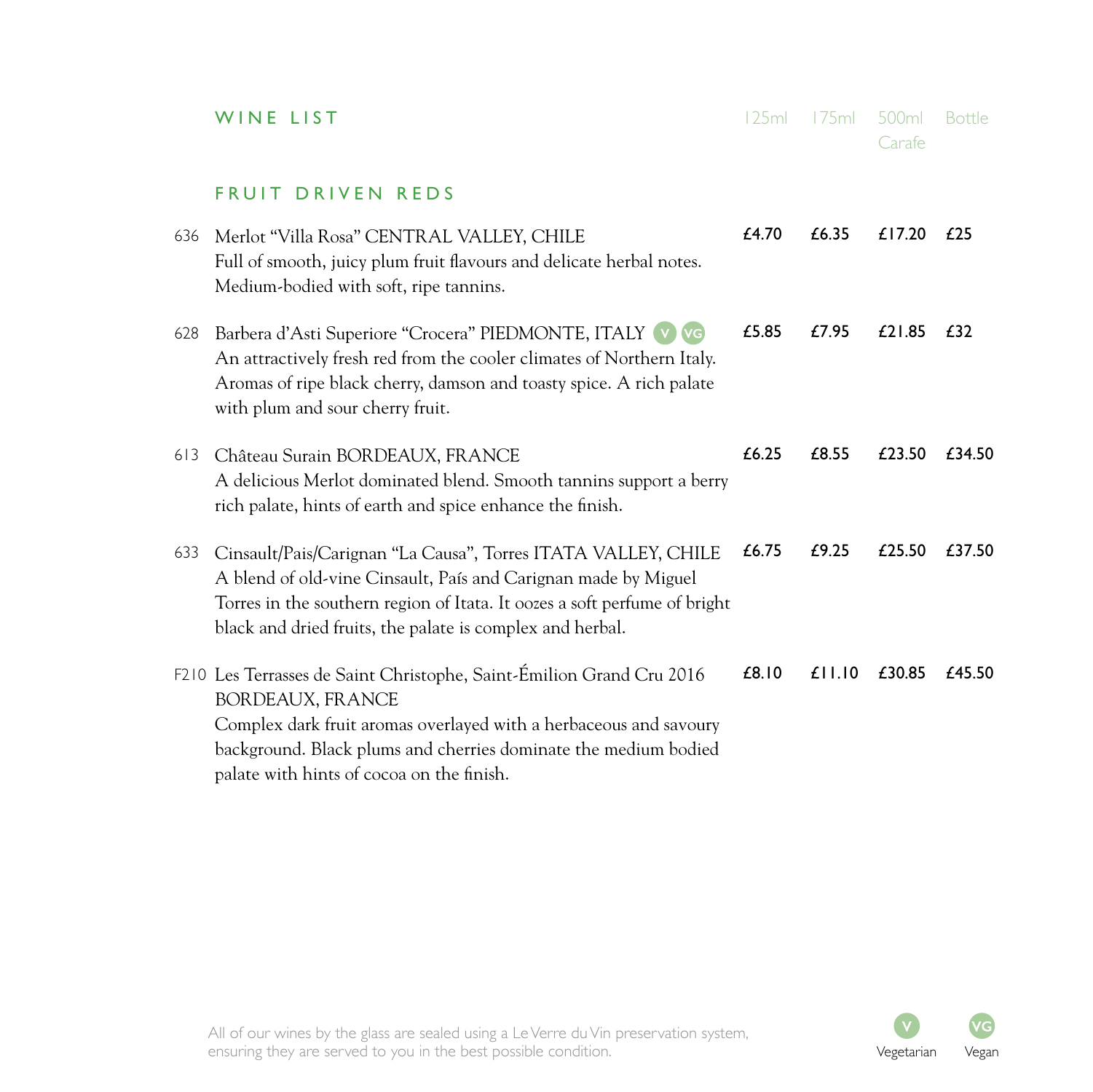| WINE LIST                                                                                                                                                                                                                                                    |  | 500ml<br>Carafe | <b>Bottle</b> |
|--------------------------------------------------------------------------------------------------------------------------------------------------------------------------------------------------------------------------------------------------------------|--|-----------------|---------------|
| FRUIT DRIVEN REDS                                                                                                                                                                                                                                            |  |                 |               |
| F211 Château La Patache, Pomerol 2018 BORDEAUX, FRANCE<br>A plump, bold wine, which exhibits all the rich fruit you'd expect<br>from a truly great Merlot. Depth of fruit is is complimented by dark<br>chocolate and mocha, and fine-grained tannins.       |  |                 | £66           |
| F227 Pinot Noir, Dalrymple 2017 TASMAINA, AUSTRALIA V VG<br>On the nose it has lifted ripe black plum aroma, hints of wild<br>blackberry and raspberry. Light in body, it shows flavours of ripe red<br>fruits, a hint of oak and a smooth lingering finish. |  |                 | £77           |

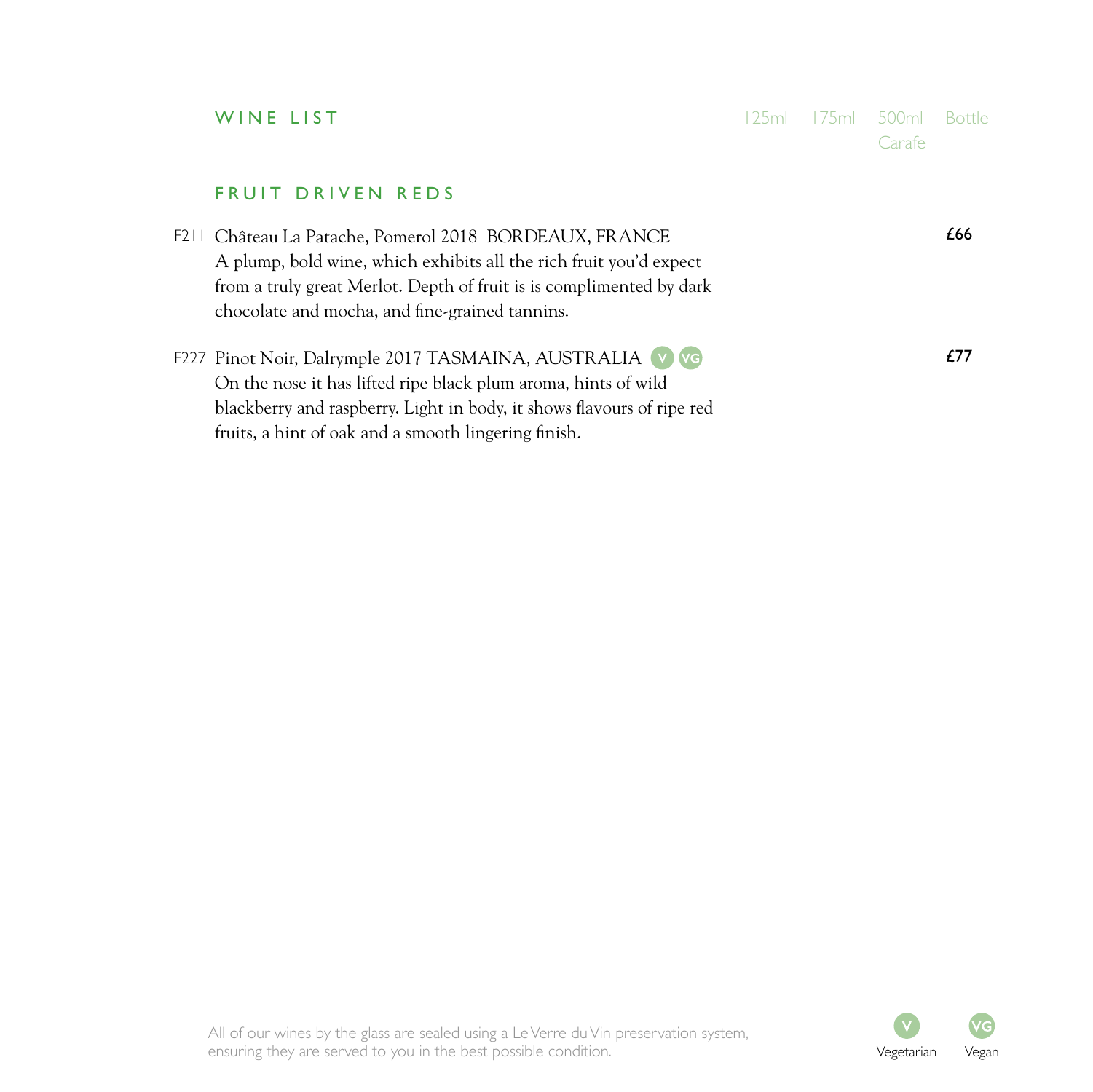|     | WINE LIST                                                                                                                                                                                                                                                           | 125ml | 175ml | 500ml<br>Carafe | <b>Bottle</b> |
|-----|---------------------------------------------------------------------------------------------------------------------------------------------------------------------------------------------------------------------------------------------------------------------|-------|-------|-----------------|---------------|
|     | SPICY, WARMING REDS                                                                                                                                                                                                                                                 |       |       |                 |               |
| 623 | Malbec Oaked Reserva "Zapa" MENDOZA, ARGENTINA<br>Big and chunky oaked Malbec with dark, juicy bramble fruit and hints<br>of tobacco, sweet spice and cassis.                                                                                                       | £5.70 | £7.75 | £21.20          | £31           |
| 701 | Shiraz "Mr Goose Esq" SOUTH EAST AUSTRALIA<br>Rich blackberry, black cherry and plum flavours. Complex oak<br>characters of coffee, vanilla and caramel.                                                                                                            | £4.95 | £6.70 | £18.20          | £26.50        |
| 706 | Côtes du Rhône "Reserve du Fleur" RHÔNE, FRANCE V VG<br>This delightful Rhone blend is youthful and fresh, with clean bright<br>fruit, backed up by pepper and spice.                                                                                               | £6.25 | £8.55 | £23.50          | f34.50        |
| 723 | Châteauneuf-du-Pape, "Cuvee Papale" 2018 RHÔNE, FRANCE V VG<br>Blended by Alex Favier, one of the region's best winemakers, this is<br>an archetypal and rustic Châteauneuf-du-Pape, showing lovely ripe,<br>spiced, black fruit aromas and a velvety, warm palate. |       |       |                 | £57.50        |
| 724 | Zinfandel "Live Oak", Cline Cellars 2018 CALIFORNIA, USA V VG<br>Concentrated flavours of sweet berries, roasted coffee, and liquorice.<br>Well balanced with good acidity and firm, silky tannins.                                                                 |       |       |                 | £62           |

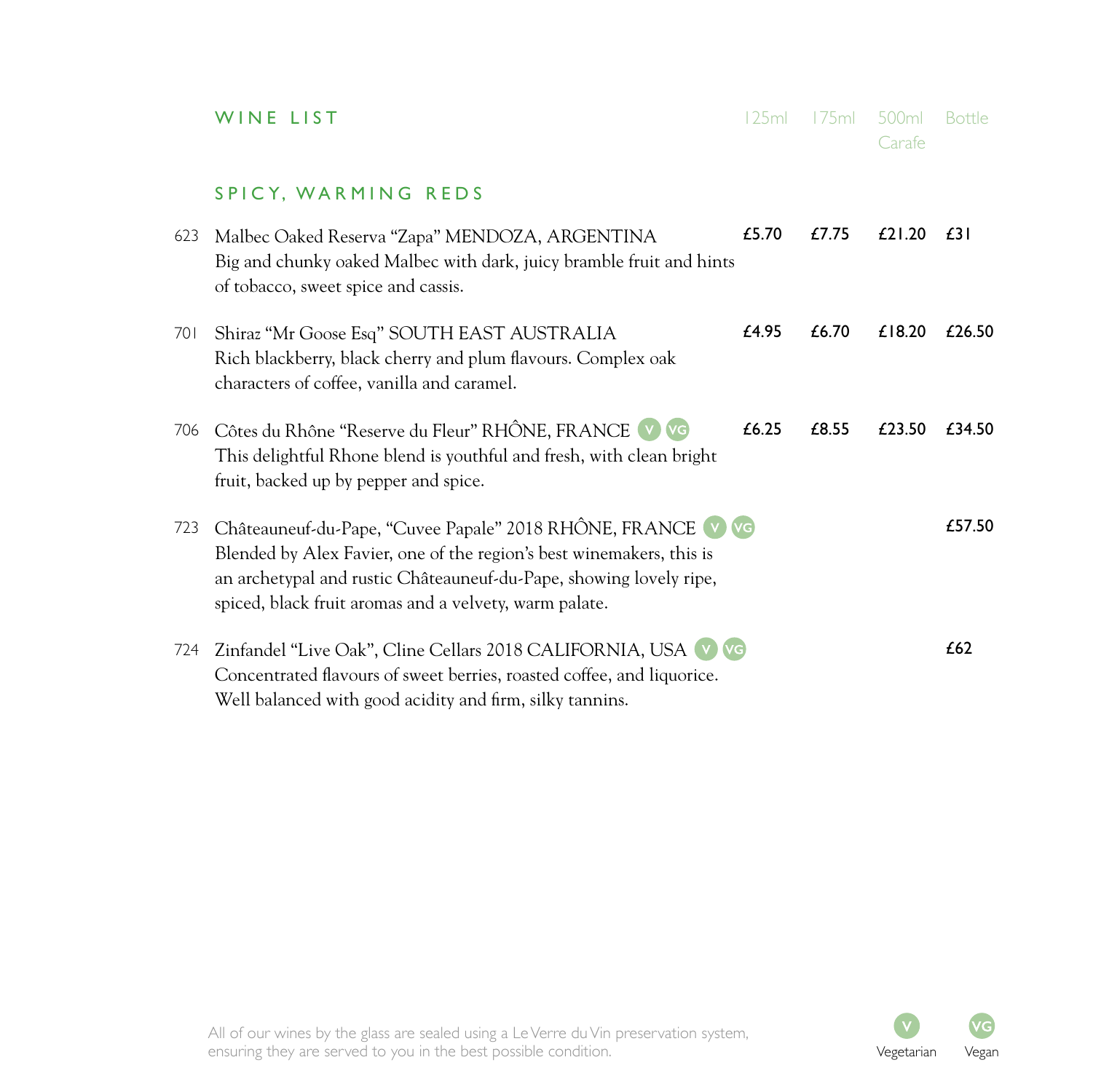|     | WINE LIST                                                                                                                                                                                                                                                                                  | 125ml | 175ml           | 500ml<br>Carafe | <b>Bottle</b> |
|-----|--------------------------------------------------------------------------------------------------------------------------------------------------------------------------------------------------------------------------------------------------------------------------------------------|-------|-----------------|-----------------|---------------|
|     | FULLER, RICHER REDS                                                                                                                                                                                                                                                                        |       |                 |                 |               |
| 702 | Negroamaro Salento, Borgo del Trulli PUGLIA, ITALY V VG<br>Aromas of plums and black pepper. The palate is full-bodied, with<br>hints of liquorice and nutmeg, well-balanced tannins and a long and<br>persistent finish.                                                                  | £5.50 | £7.50           | £20.50          | £30           |
| 705 | Bodegas Olarra "Cerro Anon" Rioja Crianza RIOJA, SPAIN V VG<br>A fine example of Rioja Crianza. Classic in style, rounded, spicy red<br>fruits with vanilla aromas and a long, silky finish.                                                                                               | £6.25 | £8.55           | £23.50          | £34.50        |
| 707 | Cabernet Sauvignon, Novas Gran Reserva<br>MAIPO VALLEY, CHILE<br>$(V)$ $(VG)$<br>Medium bodied and well balanced with ripe black fruits, smooth<br>tannins and refreshing acidity. Juicy and approachable.                                                                                 | £6.45 | £8.80           | £24.20          | £35.50        |
| 710 | Vino Nobile di Montepulciano, Azienda Agricol Lunadoro 2016<br>TUSCANY, ITALY V VG<br>Complex nose with mature fruits and pepper aromas, as well as plum<br>jam and floral notes of violet, chocolate and cigar. Balanced with<br>sweet tannins, good acidity and a long finish.           | £8.10 | $£$   $.$   $0$ | £30.85          | £45.50        |
|     | F219 Château Langoa Barton, St Julien 2016 BORDEAUX, FRANCE<br>Deep rich ruby in colour, this has a soft expression on the nose,<br>layering redcurrant jelly and smoked oak. It has an enjoyably<br>frank expression, and is a little softer than some from St-Julien in<br>this vintage. |       |                 |                 | £105          |

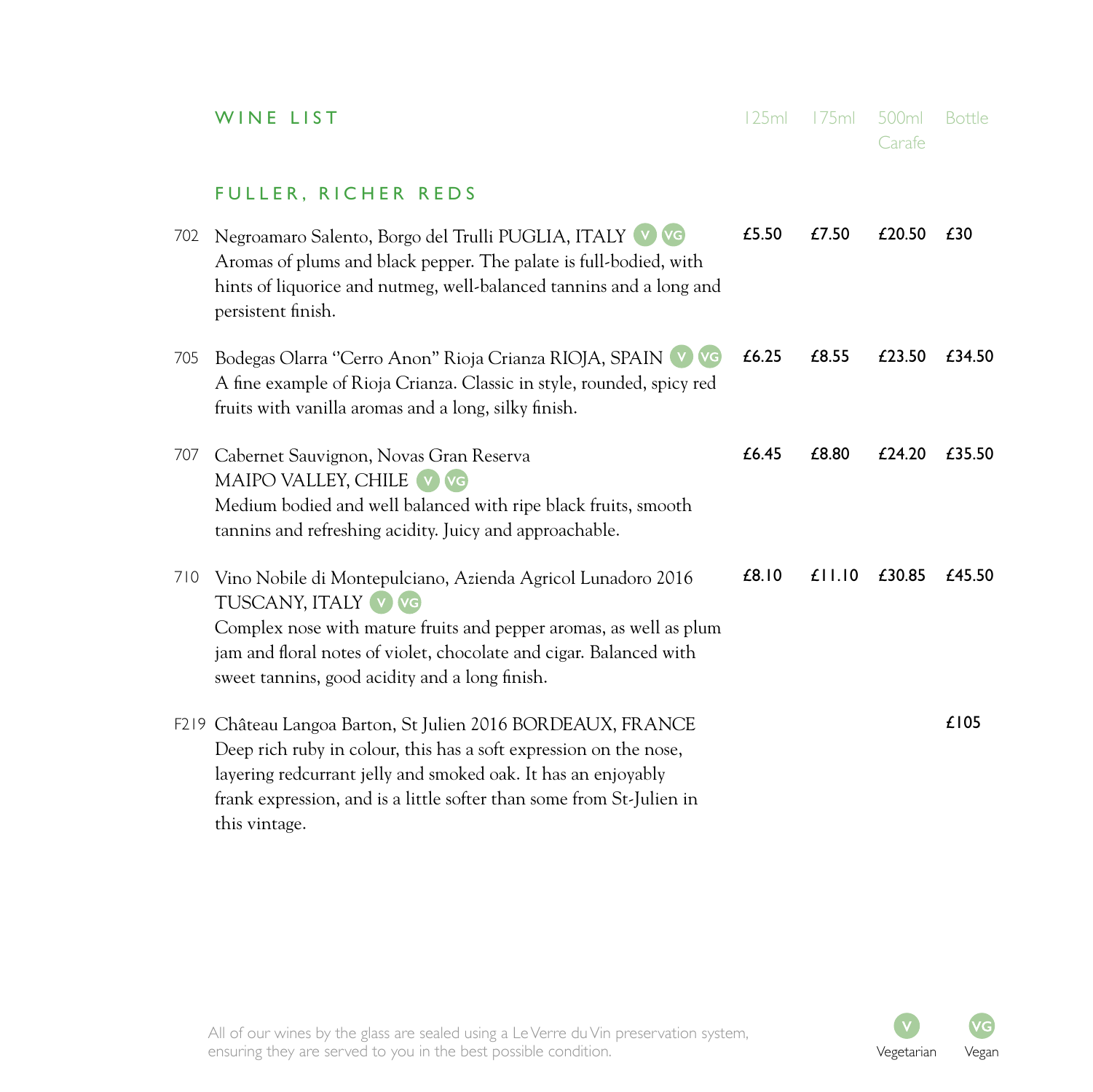|  | WINE LIST                                                                                                                                                                                                                                                                                 | $\cap$ ml | <b>Bottle</b>     |
|--|-------------------------------------------------------------------------------------------------------------------------------------------------------------------------------------------------------------------------------------------------------------------------------------------|-----------|-------------------|
|  | <b>DESSERT WINE</b>                                                                                                                                                                                                                                                                       |           |                   |
|  | S241 Monbazillac, Domaine de Grange Neuve 2018 SOUTH WEST FRANCE V VG<br>A fabulous dessert wine, sweet and luscious with a great backbone of acidity. The nose is<br>fresh with marmalade, ripe nectarine and melon. Honey and toffee in the mouth twist of<br>bitter orange.            | £8.80     | £32.50<br>(500ml) |
|  | S245 Mourvèdre "Late Harvest", Cline Cellars 2017 CALIFORNIA, USA V VG<br>This wine is luxuriously sweet and divinely tempting. Layers of chocolate, black berries<br>and prunes. Great with chocolate.                                                                                   | £II       | f41<br>(375ml)    |
|  | <b>PORTS</b>                                                                                                                                                                                                                                                                              |           |                   |
|  | S246 Grahams "Six Grapes Port" NV DOURO, PORTUGAL<br>Full-bodied, with fragrant blackberry aromas and rich black fruit on the palate.                                                                                                                                                     | £7.15     | £38.50            |
|  | S252 Graham's 10 Y.O. Tawny Port NV DOURO, PORTUGAL<br>This is a beautifully deep, rich tawny style, with almond and hazelnut aromas combined<br>with notes of honey and figs. It's packed with mellow, raisin fruit and fig flavours, with a<br>long, luscious caramel-flavoured finish. | £9.35     | £53               |